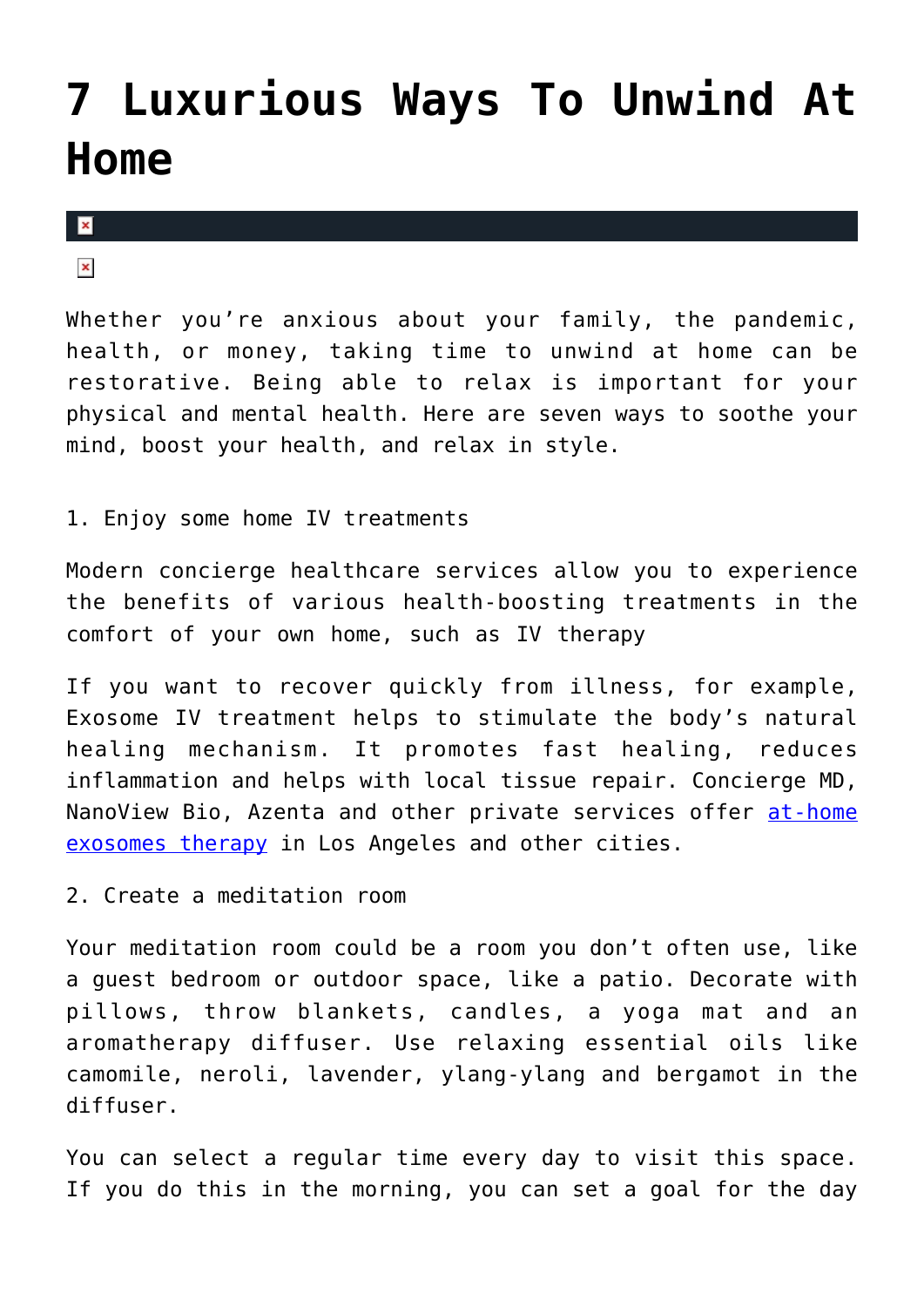and think about what you're grateful for in your life to improve your spirits and help motivate you. There are also many apps you can download that offer guided meditations.

3. Make your shower a soothing escape

As you stand in the shower with your eyes closed and the steaming water pounding your aching body, you experience some stress relief as your muscles start to relax. Making this experience more luxurious will transform an ordinary shower into a spa-like experience.

Upgrading your shower head is a good start. A rain showerhead offers an amazing experience, while shower bombs filled with essential oils will release a pleasant scent in the steam. Other products like scrubs and super-charged washes will help you to get even more benefit out of the experience. Bring nature in with some plants and make sure you have a super soft and fluffy towel to dry off with.

4. Invest in a massage chair or cushion

Consider investing in a massage chair. It could quickly become your favorite chair in the house! You can customize a massage using the remote control to set the strength, speed and focus area. Many massage chairs have advanced features like neck and back rollers. Experiencing a full-body massage will relax you completely, help improve your circulation, relieve tension headaches, and reduce your stress levels.

If you don't have the space for a massage chair, a massage seat cushion could work for you. Vibration nodes and a remote control allow you to choose which parts of your back it focuses on and after a long day of work.

5. Bring luxury back to your bedroom

Sleep is one of the most important needs to support your overall health and wellness, and not getting enough of it can